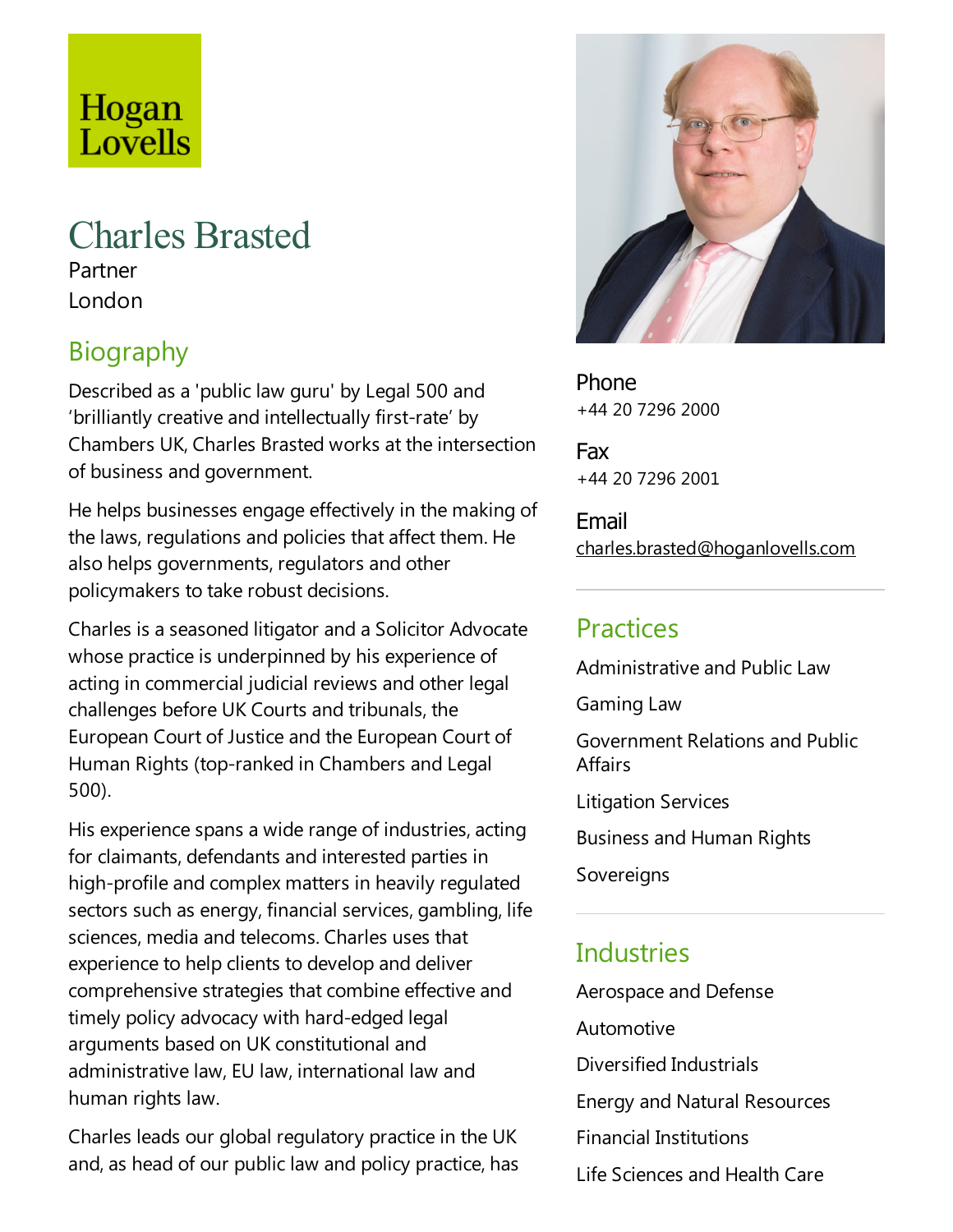been at the forefront of developing our innovative approach to government affairs and policy advocacy, which brings together legal knowledge, dispute resolution experience and government affairs skills in a seamless team. That team won the Financial Times Innovative Lawyers Europe 2020 award for most innovative team. Charles also plays a leading role in our Brexit Taskforce and was highly commended by the The Law Society in Gazette Legal Personality of the Year 2020 category for his exceptional client and publicfacing work as part of the Hogan Lovells Brexit taskforce.

#### Representative experience

Successfully defending ITV in a judicial review challenge regarding its broadcast coverage of the 2019 General Elections.

Twice successfully representing Uber in appeals against TfL, securing its ability to continue operating in London.

Advising a number of businesses and government bodies on regulatory and policy responses to COVID-19.

Advising Uber on an ongoing basis on its regulatory strategy to support the growth of its innovative service in regulated markets.

Advising The Crown Estate on arange of constitutional issues, including the design and drafting of the legislative package to deliver Scottish devolution and related constitutional issues.

Advising a drug manufacturer on navigating a Parliamentary inquiry and negotiations with the UK Government reaching an unprecedented agreement to provide life-changing treatment for cystic fibrosis.

Acting for a US-based life sciences innovator to secure patient access to a life-saving treatment for an ultrarare disease.

Advising the Gambling Commission on the design and delivery of the competition for the fourth National Lottery Licence.

Technology and Telecoms **Transport and Logistics** 

#### Areas of focus

Aviation Legislation and Policy Brexit IERP Dispute Resolution Foreign Government Representation

#### Education and admissions

## Education

M.A. (Cantab), University of Cambridge

#### **Memberships**

Constitutional and Administrative Law Bar Association

UK Association for European Law (Committee member)

City of London Solicitors' Company (Liveryman)

Human Rights Lawyers' Association

TheCityUK, Committee Member (Public Affairs Group)

#### Bar admissions and qualifications

Solicitor, England and Wales

### Court admissions

Senior Courts of England and Wales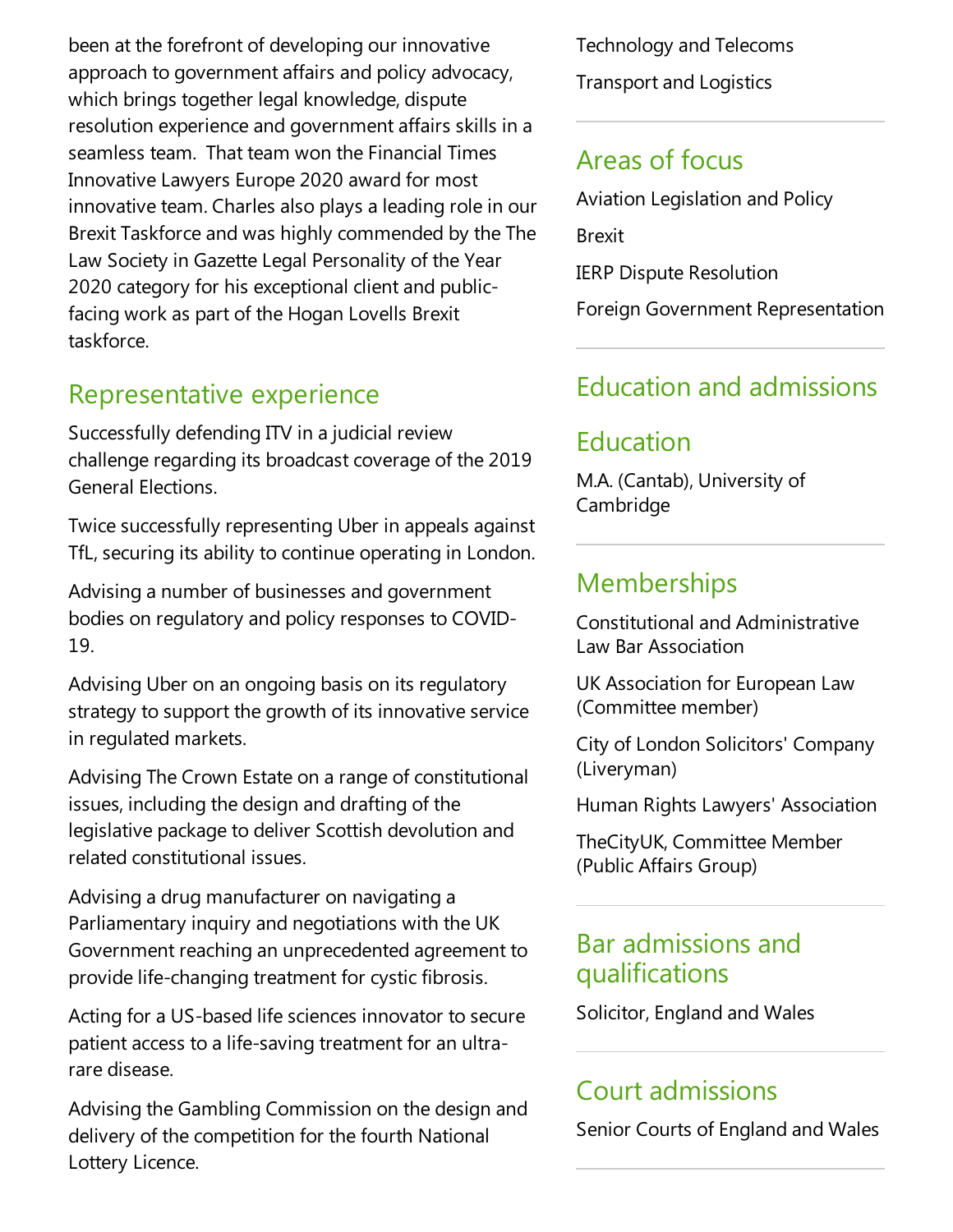Acting for oil drilling companies in a judicial review challenge and CJEU proceedings against primary legislation imposing additional tax burden.

Acting for Libyan State institutions to establish constitutional basis for control of assets, including releasing monies subject to sanctions.

Advising on Freedom of Information Act requests for details of communications with the UK Government in relation to Brexit.

Acting in successful UK and European Court of Human Rights proceedings to recover monies owed by a Ukrainian State-owned entity.

Acting for Stansted Airport in successfully securing first de-regulation of an airport by the CAA under the Airports Act 2012.

Advising Ofgem on major regulatory projects, including smart metering, environmental programmes and industry code reform.

Acting for the Gibraltar Gambling Commissioner in a judicial review against introduction of extra-territorial regulation of remote gambling operators.

Advising NATS on public law and regulatory issues, including engagement and litigation, relating to aviation economic, safety and environmental matters.

Acting for a mobile network operator in judicial review and CAT proceedings challenging Ofcom's proposed auction of next-generation radio spectrum.

Acting for the BT Pension Scheme in relation to State aid, regulatory and legislative issues arising from Crown guarantee.

Acting for Ofgem in resisting a number of legal challenges, including the first CMA code modification appeal.

Advising the UK Government on public law and legislative issues relating to the monetisation of the student loans portfolio.

## Awards and rankings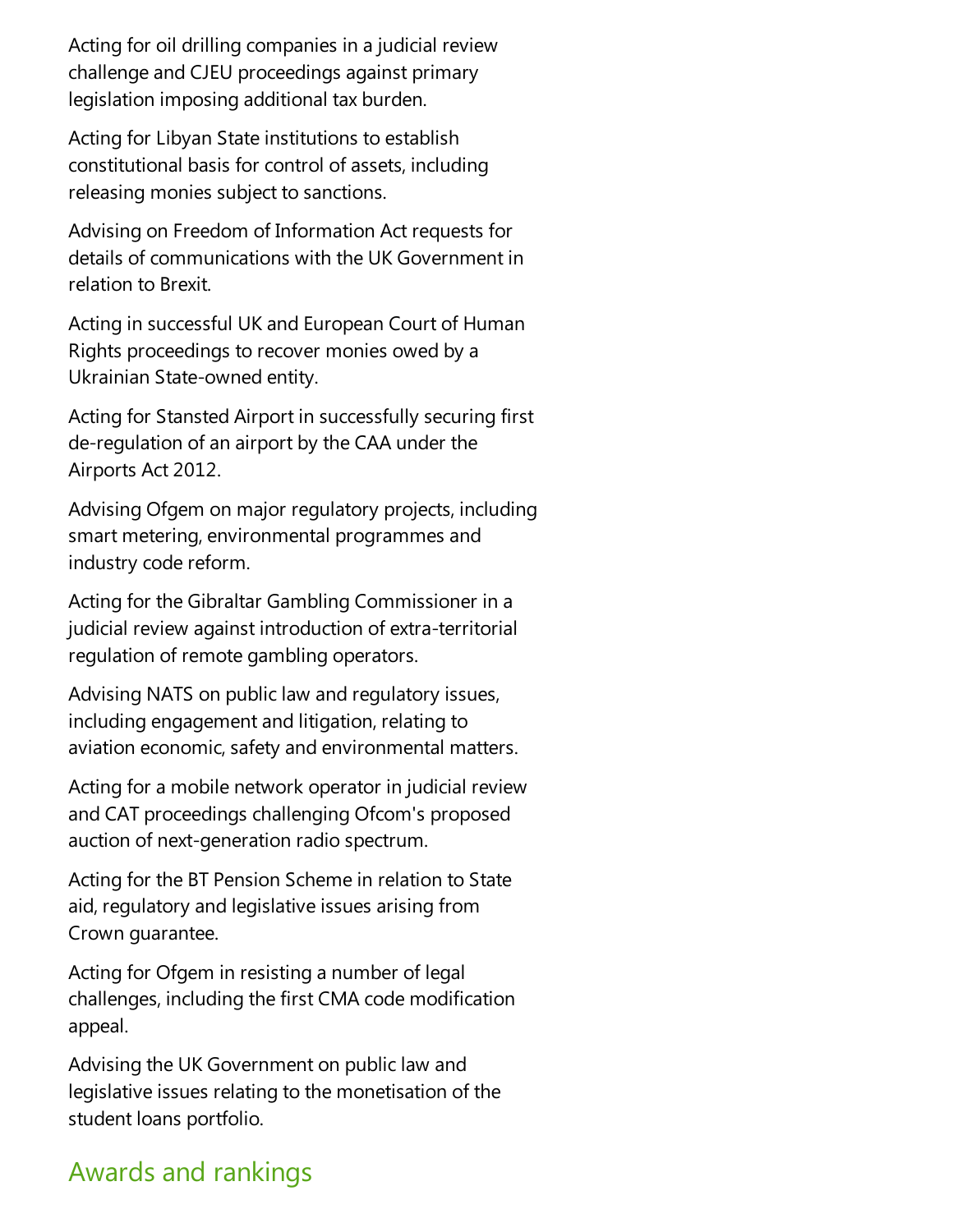- $\blacksquare$  Highly Commended, Gazette Legal Personality of the Year, The Law Society, 2020
- Administrative and Public Law (Tier 1), Legal 500, 2021
- Winner of Innovative Team award, FT Innovative Lawyers Europe, 2020
- Leading Individual, Brexit, Legal 500 UK, 2020
- **Administrative and Public Law (Band 1), Chambers** UK, 2018-2020
- Public international law, Legal 500 UK, 2020
- **Parliamentary and Public Affairs (Band 1), Chambers** UK, 2018-2020
- Administrative and Public Law (Tier 1), Legal 500, 2017-2020
- **Brexit, Legal 500 UK, 2017-2020**
- Public International Law (Tier 2), Legal 500 UK, 2017-2020
- $\blacksquare$  Hot 100, The Lawyer, 2019
- **Acritas Stars, Acritas Stars Independently Rated** Lawyers, 2017-2020
- **Administrative and Public Law (Band 2), Chambers** UK, 2017
- **Parliamentary and Public Affairs (Band 1), Chambers** UK, 2017
- **Administrative and Public Law, SuperLawyers, 2017**
- Pro Bono Team of the Year, Lawyer Awards, 2012

#### Latest thinking and events

- **Press Releases** 
	- Upcoming Brexit Meaningful Vote comment from Hogan Lovells
- **News** 
	- **National Security and Investment Act: first Annual** Report published
- **News** 
	- UK's Vertical Agreement Block Exemption Order goes live- heralding a new age of vertical